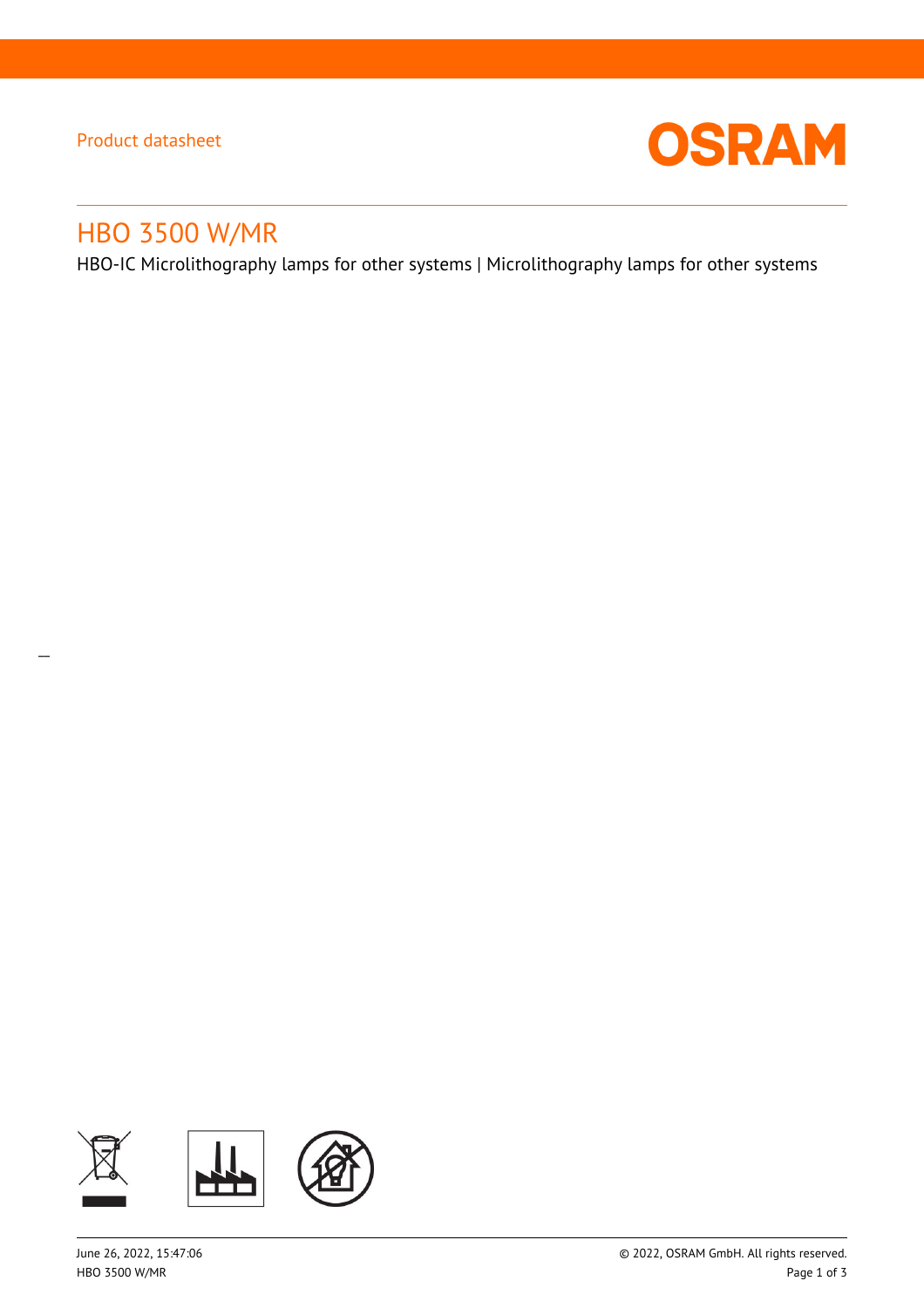# Product datasheet

#### Technical data

#### **Electrical data**

| Nominal voltage        | 62.0 V    |
|------------------------|-----------|
| <b>Nominal current</b> | 56 A      |
| Type of current        | DC        |
| Rated wattage          | 3500.00 W |
| Nominal wattage        | 3500.00 W |

# **Dimensions & weight**



| --- |  |
|-----|--|
|     |  |
|     |  |

| <b>Diameter</b>    | 70.0 mm          |
|--------------------|------------------|
| Length             | 290.0 mm         |
| Electrode gap cold | $7.0 \text{ mm}$ |

### **Capabilities**

**Burning position Burning position** 

1) Anode underneath

#### **Environmental information**

| Information according Art. 33 of EU Regulation (EC) 1907/2006 (REACh) |                                                                                                       |  |  |
|-----------------------------------------------------------------------|-------------------------------------------------------------------------------------------------------|--|--|
| Date of Declaration                                                   | $01 - 01 - 2022$                                                                                      |  |  |
| <b>Primary Article Identifier</b>                                     | 4050300628301                                                                                         |  |  |
| Candidate List Substance 1                                            | Lead                                                                                                  |  |  |
| CAS No. of substance 1                                                | 7439-92-1                                                                                             |  |  |
| <b>Safe Use Instruction</b>                                           | The identification of the Candidate List substance is<br>sufficient to allow safe use of the article. |  |  |
| Declaration No. in SCIP database                                      | 17abf204-4183-4567-b724-a13eff07fd7a                                                                  |  |  |